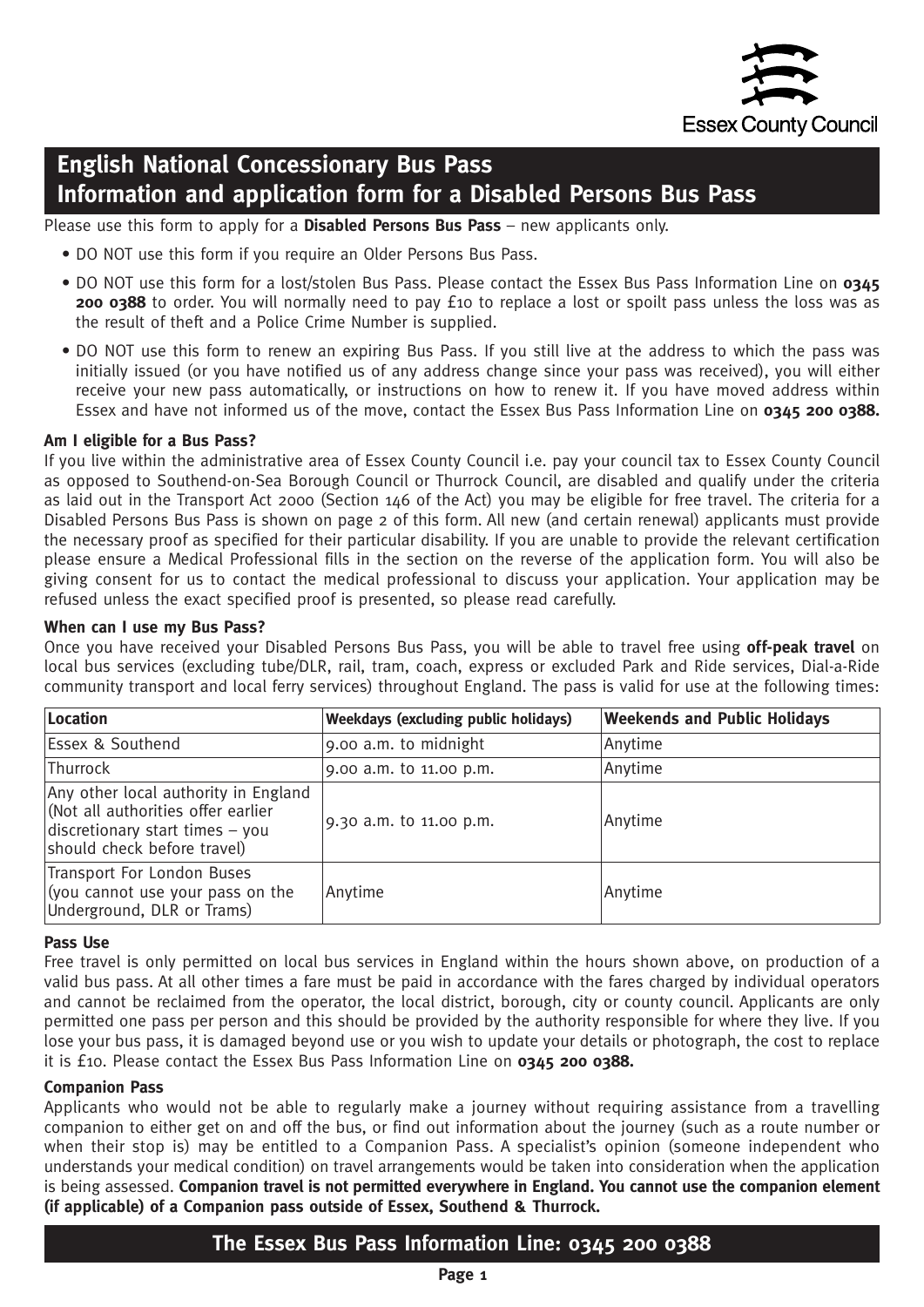#### **How long does a Pass last for?**

Your pass is valid for up to 5 years. The expiry date is printed on the front of your pass. Expired passes are replaced free of charge. You may have to re-evidence your disability at renewal and we will write to you if this is the case.

#### **How can I obtain a Bus Pass?**

To receive the Disabled Persons Bus Pass, which permits free off-peak travel across England, please carefully read the guidance notes and complete the attached application form. This should be posted with your **photocopied** validation documents to: **Essex ENCTS Bus Pass, PO Box 212, Waterlooville, PO7 6ZN.**

Your application MUST include:

- the completed **original** application form
- one **photocopy** of a proof of address document from Table 1 (do not send original documents)
- one **photocopy** of a proof of disability document from Table 2 (do not send original documents) OR the reverse section completed by a medical professional.
- one passport style/sized colour photograph of your head and shoulders with a single coloured background placed on the application form as indicated and with your name printed on the reverse. Head wear, unless specified for religious purposes, is not to be worn.

Table 1

| <b>Proof of Address Documents</b> |                                  |  |
|-----------------------------------|----------------------------------|--|
| VALID Driving licence             | Proof of Pension entitlement (*) |  |
| Recent utility bill $(*)$         | Bank statement (*)               |  |
| Most recent Council Tax bill      | Medical card $(*)$               |  |

\* the proof of address must be no more than three months old (with the date clearly visible) and the address must be printed, not hand written. The application form you supply must be the original. This, plus photo will be retained for our files. If under 16, please use a recent DLA/PIP letter, medical card or bank savings statement

Table 2

|                         | Summary of Eligible Disability & acceptable supporting documents (please see enclosed guidance for full criteria).                                   |                                                                                                                                                                                                                                                                                                                                                                                                                                                               |  |  |
|-------------------------|------------------------------------------------------------------------------------------------------------------------------------------------------|---------------------------------------------------------------------------------------------------------------------------------------------------------------------------------------------------------------------------------------------------------------------------------------------------------------------------------------------------------------------------------------------------------------------------------------------------------------|--|--|
| A                       | Persons who are blind or<br>partially sighted.                                                                                                       | . Proof of registration with Social Services.<br>. If not on the Local Authority Register, evidence from an eye specialist, for example an<br>optometrist, that you would qualify to be registered as severely sight impaired (blind)<br>or sight impaired (partially sighted).                                                                                                                                                                               |  |  |
| B                       | Persons who are profoundly<br>or severely deaf.                                                                                                      | . Proof of registration on a voluntary basis with Social Services.<br>• Audiological report or a report from an aural specialist indicating that hearing loss has<br>reached $70 - 95$ dBHL.                                                                                                                                                                                                                                                                  |  |  |
| $\overline{\mathsf{c}}$ | Persons who are without<br>speech.                                                                                                                   | . Letter from your G.P., Consultant, or Senior Practice Nurse confirming that you are<br>Without Speech.                                                                                                                                                                                                                                                                                                                                                      |  |  |
| l D                     | Persons who have a disability<br>or have suffered an injury,<br>which has a substantial and<br>long term adverse effect on<br>their ability to walk. | • In receipt of the Higher Rate Mobility Component of Disability Living Allowance for a<br>minimum of 12 months.<br>. Award of Personal Independence Payment (PIP) at 8 pts or more in the moving around activity.<br>. In receipt of War Pensioners Mobility Supplement for a minimum of 12 months<br>• Medical evidence that your walking ability is long term and substantially impaired<br>• In receipt of a Disabled Person's Parking Badge (Blue Badge) |  |  |
| E                       | Persons who do not have<br>arms or have long term loss<br>of use of both arms.                                                                       | • Letter from your G.P., Consultant, a Senior Practice Nurse or occupational therapist<br>confirming your condition.                                                                                                                                                                                                                                                                                                                                          |  |  |
| F                       | Persons who have<br>complex/severe learning<br>disabilities that means they<br>have "an arrested state of<br>development" before<br>adulthood.       | • Letter from your G.P., Consultant, or Senior Practice Nurse confirming that your learning<br>disability meets the eligibility criteria.<br>. Proof of registration with Social Services or letter confirming your learning disability<br>from a Social Worker.<br>• For children - a letter from the head teacher at a special school confirming eligibility as defined.                                                                                    |  |  |
| l G                     | Persons who if applied, would<br>have their application for a<br>driving licence refused on the<br>grounds of medical fitness                        | • Letter from D.V.L.A. confirming the refusal/revocation of a driving licence for a<br>minimum period of 12 months, or a letter from your G.P. or another suitable medical<br>professional confirming that you are most likely to be refused a driving licence due to<br>your medical condition (with a date of review). This does not include those excluded<br>from holding a licence due to the persistent misuse of drugs and/or alcohol.                 |  |  |

You should allow at least 10 working days for your application to be considered and if approved, the pass to be issued. Please contact the Bus Pass Information Line on **0345 200 0388** if you have not received your pass in this time.

Please do not hesitate to contact the Essex Bus Pass Information Line if you have any queries regarding your bus pass, or need help with your application.

### **The Essex Bus Pass Information Line: 0345 200 0388**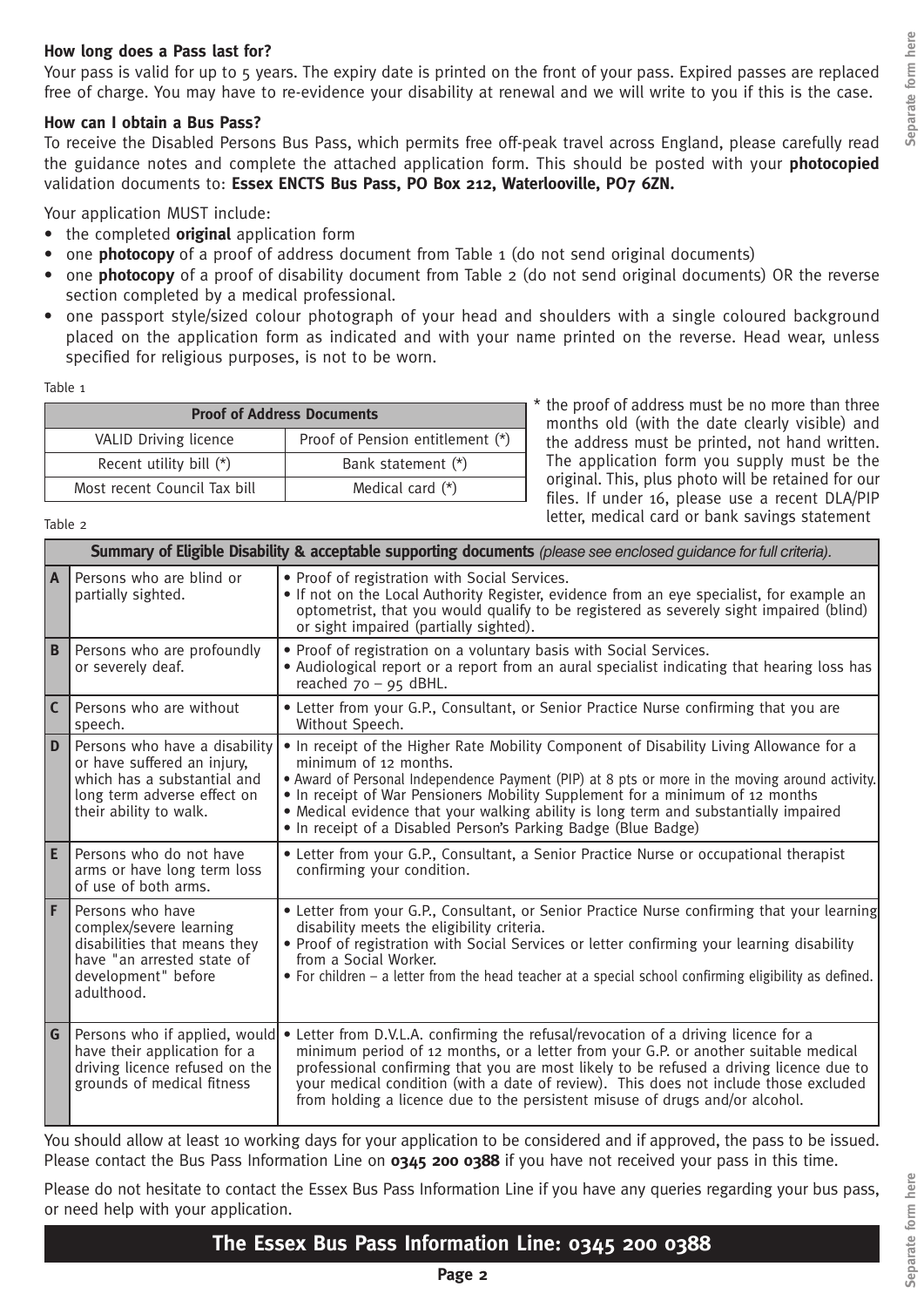

## ECC11234

| <b>Application form for a Disabled Persons Bus Pass</b>                                                                                                     | Office use only |   |  |  |  |  |  |
|-------------------------------------------------------------------------------------------------------------------------------------------------------------|-----------------|---|--|--|--|--|--|
|                                                                                                                                                             | <b>Address</b>  |   |  |  |  |  |  |
| Please ensure you supply:-                                                                                                                                  | Photo           |   |  |  |  |  |  |
| <b>One COPY of a proof of address document</b> (Table 1)                                                                                                    | Disability      |   |  |  |  |  |  |
| One COPY of a proof of disability document (Table 2)                                                                                                        | Sign/Date       |   |  |  |  |  |  |
| One passport style/sized colour photograph (Print name on reverse)<br>The reverse section completed IF you cannot provide<br>a proof of disability document |                 |   |  |  |  |  |  |
| <b>Disability</b><br><b>Title</b><br>$\mathbf B$<br>$\mathsf{C}$<br>D<br><b>Category</b>                                                                    | E.<br>F         | G |  |  |  |  |  |
| <b>Surname</b>                                                                                                                                              |                 |   |  |  |  |  |  |
| <b>Forename</b>                                                                                                                                             |                 |   |  |  |  |  |  |
| Gender (M/F)<br>NI No.<br>$DoB$ (dd/mm/yyyy)                                                                                                                |                 |   |  |  |  |  |  |
| <b>Address</b>                                                                                                                                              |                 |   |  |  |  |  |  |
|                                                                                                                                                             |                 |   |  |  |  |  |  |
| <b>Postcode</b>                                                                                                                                             |                 |   |  |  |  |  |  |
| <b>Telephone</b><br><b>Mobile</b>                                                                                                                           |                 |   |  |  |  |  |  |
| <b>Email</b>                                                                                                                                                |                 |   |  |  |  |  |  |

PLEASE READ THIS DECLARATION CAREFULLY BEFORE SIGNING YOUR FORM :- I certify that the above information is correct, that I am eligible by disability and that I am a permanent resident within the County of Essex and that I will abide by the conditions of use which I understand may be revised from time to time. **I confirm I have read the data protection and fair** processing notices on the reverse of this form. I understand it is my responsibility to tell you if my condition improves.

| <b>Signed</b> |                 | <b>Date</b>                                                                                                                                                                                                                                                        |
|---------------|-----------------|--------------------------------------------------------------------------------------------------------------------------------------------------------------------------------------------------------------------------------------------------------------------|
|               |                 |                                                                                                                                                                                                                                                                    |
|               |                 |                                                                                                                                                                                                                                                                    |
|               | Top of photo    |                                                                                                                                                                                                                                                                    |
|               |                 | Clearly print your name on the reverse of your photo.                                                                                                                                                                                                              |
|               |                 | To attach photo: Peel off the white patch from the reverse of<br>the form. Ensure that the photo is not placed upside down<br>when placing it Face First onto the clear panel – so that the<br>photo is visible from the front of the form.                        |
|               |                 | If you have downloaded and printed this form, write your<br>name on the back of the photo and then glue it (face up) in<br>the box indicated or, if you must, leave it free. DO NOT USE<br>ADHESIVE TAPE, A PAPER CLIP OR A STAPLE. This will<br>damage the photo. |
|               | Bottom of photo |                                                                                                                                                                                                                                                                    |